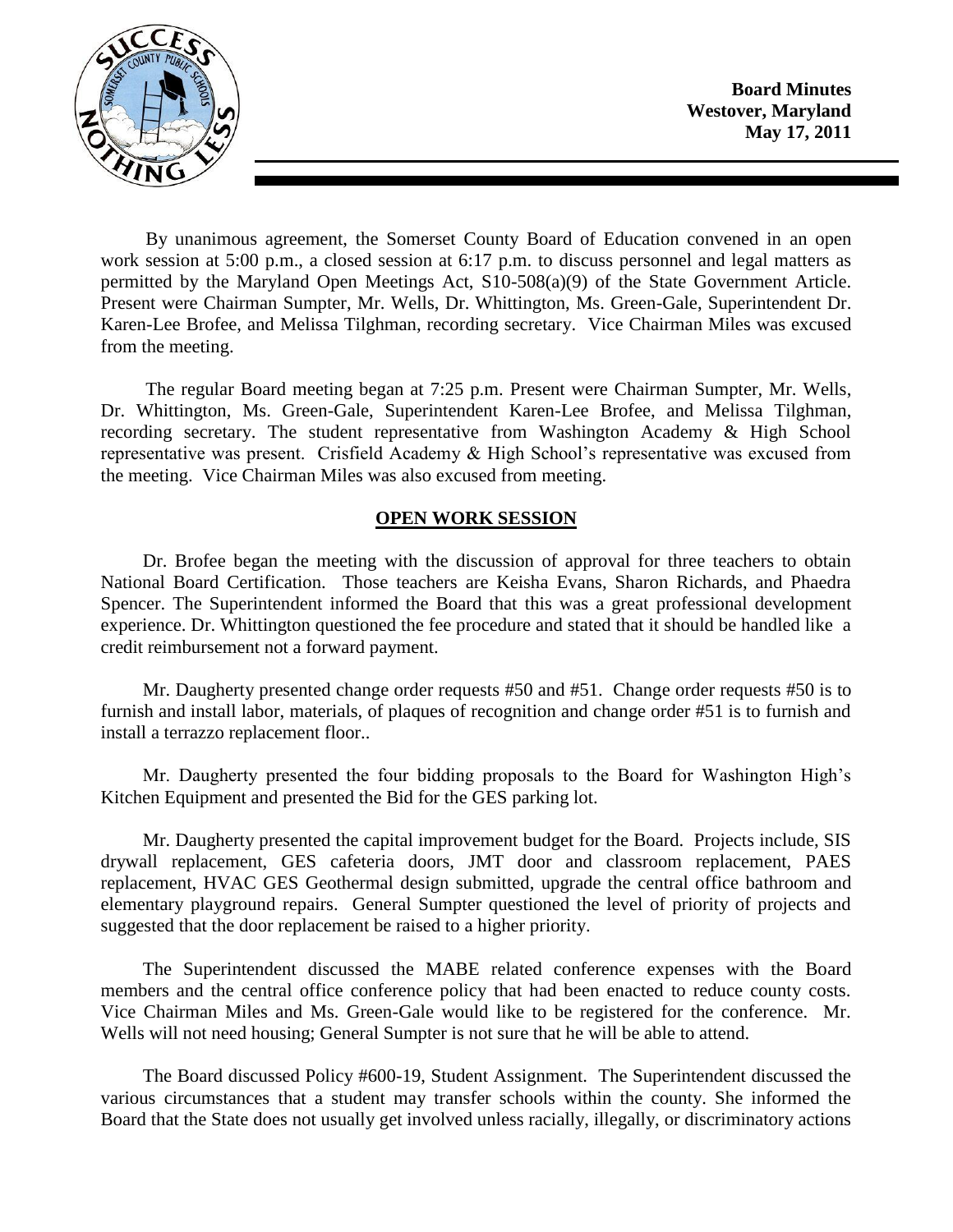are raised or suspected b y the public or individuals directly involved. Dr. Brofee provided the Board with a breakdown of the Maryland State Laws. Mr. Wells requested the number of Out of County transfers from UMES and related costs. Dr. Whittington stated that we need to have set guidelines and stick to them. He expressed concern that some students are approved for transfers while others are not and discussed the racial disparities at Deal Island School. Dr. Brofee stated that no parent request for a student transfer has been denied except at the secondary level where a transfer violated Maryland's athletic regulations. The Superintendent provided several possibilities and scenarios to the Board in regard to the Deal Island Elementary School issue.

The meeting adjourned at 6:10 p.m.

# **REGULAR SESSION AGENDA**

### **1. Call to Order**

The meeting was called to order by General Sumpter at 7:30 p.m.

## **2. Roll Call**

The roll was called by Melissa Tilghman indicating that four Board members and the Superintendent were present. Washington Academy and High School's student representative was also present. Both Vice Chairman Miles and Crisfield Academy and High School's representative were excused from the meeting.

### **3. Declaration of Quorum**

It was declared that a quorum was present.

#### **4. Pledge of Allegiance**

Chairman Sumpter led the Board in the Pledge of Allegiance.

## **5. Adoption of Agenda**

A motion was called to approve the amended agenda. All Board members approved the amendments and the motion was carried unanimously.

## **6. Student Board Member Activities Report and Recognition**

Miss Elmore announced the various end of year events happening at the schools. She also discussed the SGA's concerns with the Board. Miss Elmore stated that students felt that high school uniforms should begin with the eighth grade and that students felt that enforcing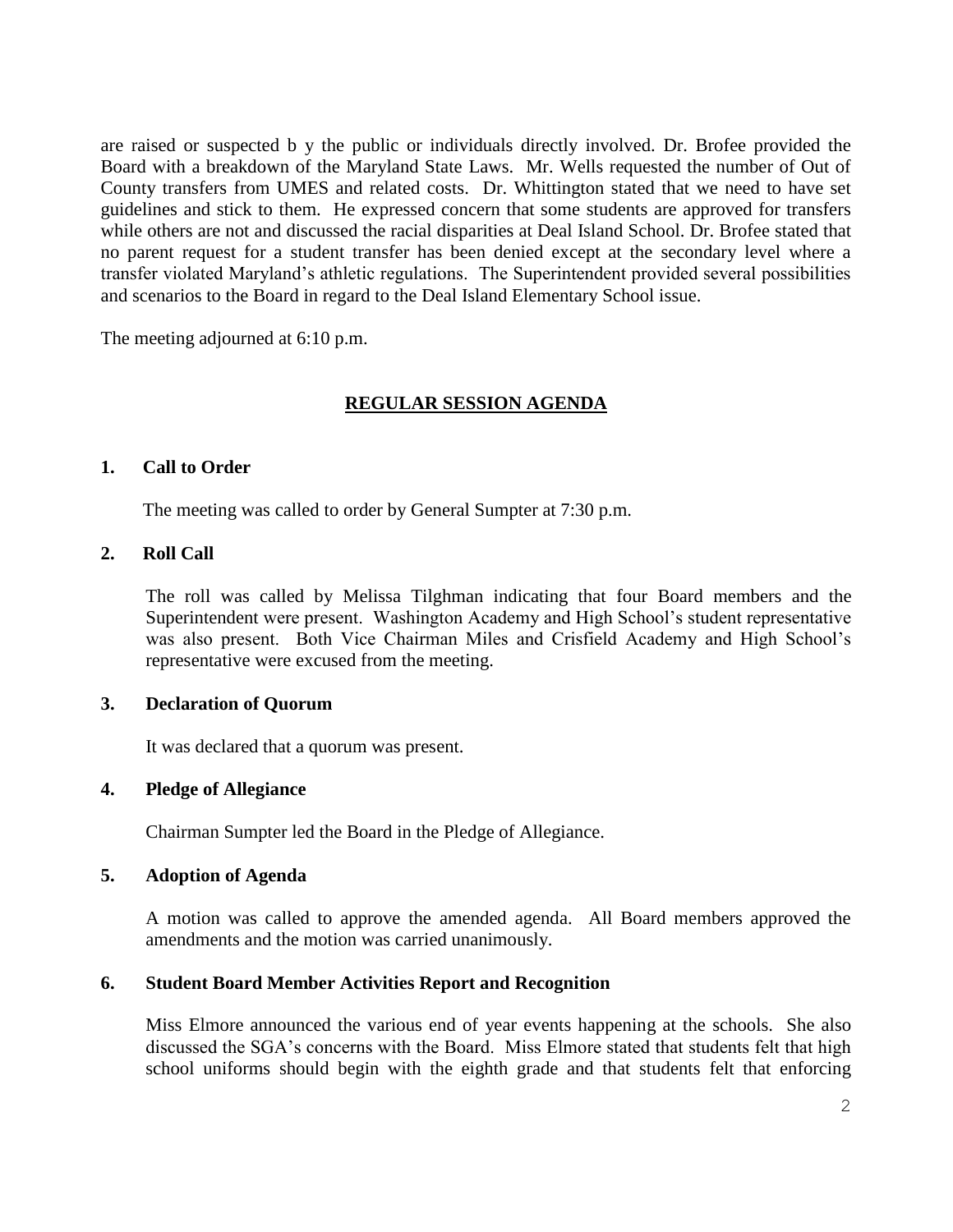uniforms would diminish freedom of speech and would not identify students in trouble. General Sumpter stated that the SGA group was very well spoken and encouraged input from the student representatives. Dr. Brofee presented an award to Miss Elmore for her service as a student board member.

## **7. National Board Certification Studies**

The Board unanimously agreed to table the National Board Certification Studies. They requested the length, description, reimbursement policy, and the qualification used to get certified.

This item was replaced with Change Order Requests #50 (local plaque purchase and installation) and #51(installation of a replacement terrazzo floor). It was moved by Dr. Whittington, seconded by Mr. Wells and passed to approve Mr. Daugherty's change order requests. The vote was unanimous.

# **8. GES Parking Lot Bid Approval**

It was moved by Dr. Whittington, seconded by Ms. Green-Gale and passed to approve awarding the GES Parking Lot Contract to Bozman's Paving. It was a three to one vote as Mr. Wells abstained from voting.

## **9. WHS Kitchen Equipment Bid Approval**

A motion was called for by Chairman Sumpter, moved by Mr. Wells, and seconded by Dr. Whittington to approve the Kitchen Equipment Bid. The vote was unanimous.

## **10. Capital Budget Approval**

It was moved by Dr. Whittington, seconded by Ms. Green-Gale and passed to approve Mr. Daughtery's Capital Budget. The vote was unanimous.

## **11. MABE Summer Leadership Conference**

The Superintendent discussed the expenses related to the MABE Summer Leadership Conference. Ms. Green-Gale and Vice Chairman Miles will be attending the Conference.

## **12. Public Participation**

Several parents from Deal Island Elementary School addressed the Board expressing their disapproval of the Superintendent's proposal to reducing a teaching position at Deal Island Elementary Schools. The parents were concerned that they were not given a chance to provide adequate input in regards to this decision and that any budget cuts should not be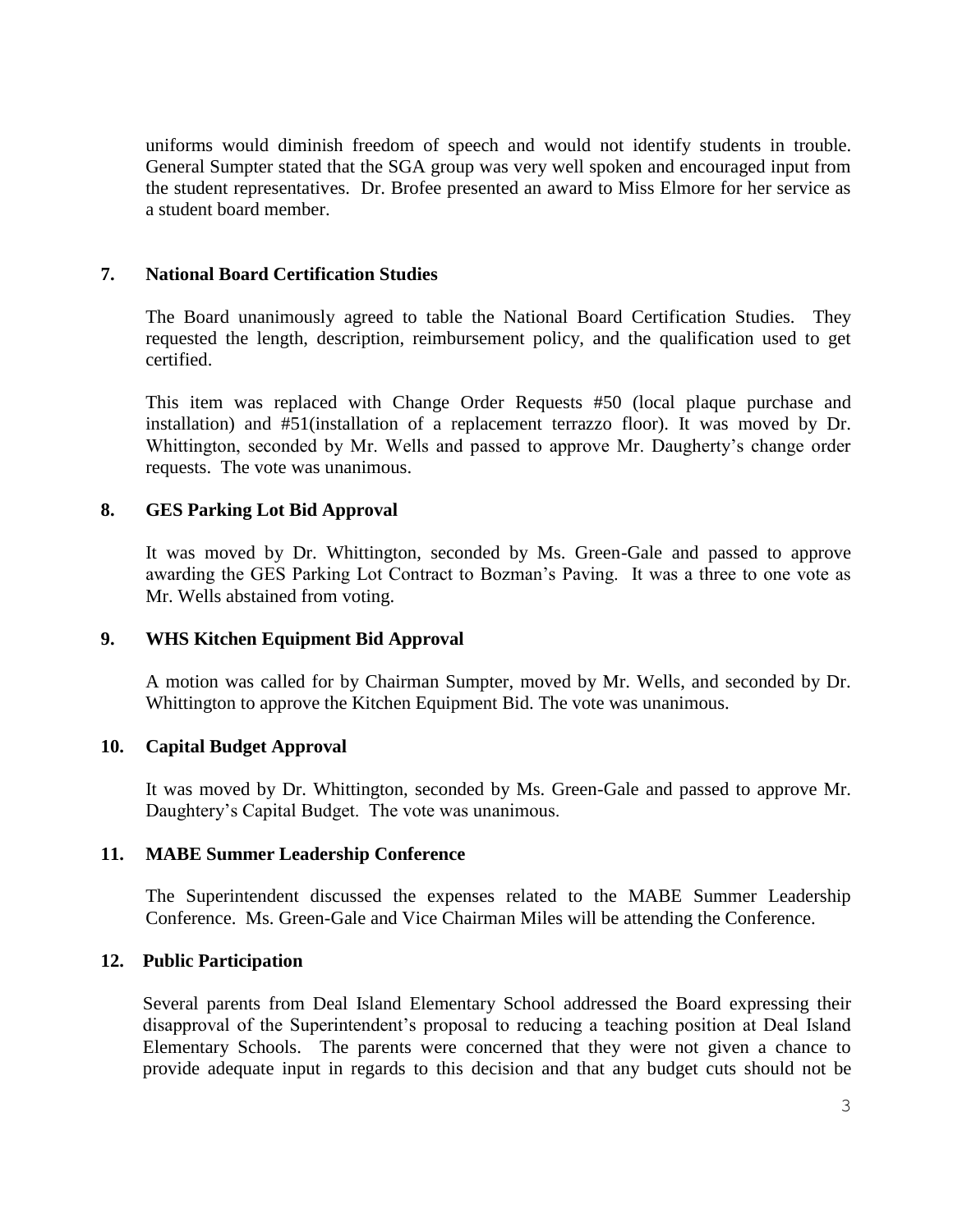imposed on the classroom. A suggestion was also made to charge to out of county student transfers.

Koly Ward, bus contractor, addressed the Board on the deletion of the PVA for years 13-15. He presented a breakdown of expenses for parts, fuel, and maintenance upkeep on the buses. He requested that the Board consider the continuation of year 13-15 for PVA.

The Board thanked all the individuals for attending and their concerns will be considered and discussed.

## **13. Date of June Board Meeting**

The Board unanimously agreed to change the June 21, 2011 Board meeting to June 14, 2011 and will hold another Board meeting on June 30, 2011.

# **14. Superintendent Search Update**

General Sumpter provided an update on the Superintendent search. He stated that this is a thoughtful process that takes time and that the Board members are working with the Superintendent of Maryland Public Schools. The State Superintendent would like to appoint the new Superintendent by July 1, 2011. Public information and dates will be going out within the next couple of weeks. General Sumpter thanked all the parents for attending.

## **15. Superintendent and Board Member Comments**

Mr. Wells suggested that the parents should forward their concerns and questions to Annapolis as the budget cuts are bigger than the local government. He stated that the government needs to hear our concerns and our dilemmas.

Dr. Whittington addressed the Deal Island parents who addressed the Board on their issues. He assured them that their suggestion will be taken into consideration and that the adjustment of the districting line is not an easy task.

The Superintendent invited parents and the public to attend the upcoming PTA meeting at Deal Island Elementary School.

**16. May 24, 2011 –** A motion was called for by General Sumpter, moved by Ms. Green-Gale, seconded by Mr. Wells and passed to convene in a closed session at 6:00 p.m., hold a Public Hearing on the Proposed 2012 Budget at 7:00 p.m. at the J.M. Tawes Technology and Career Center. On Tuesday June 14, 2011 the Board will convene in an open work session at 5:00 p.m. to discuss facilities items, a closed session at 6:00 p.m., and an open regular session meeting at 7:00 p.m. at the J.M. Tawes Technology & Career Center on Tuesday, May 17, 2011.